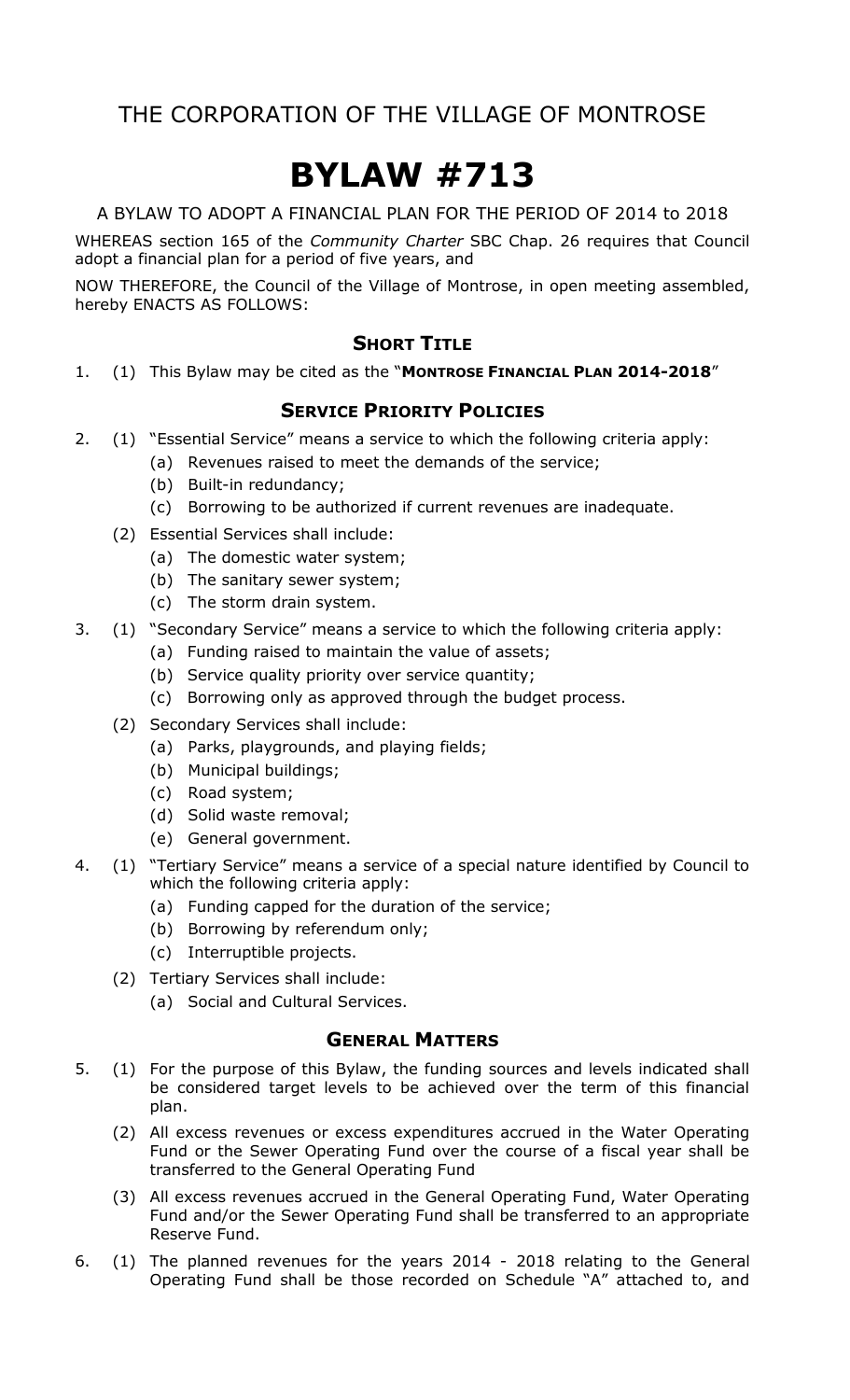forming part of this Bylaw.

- (2) The planned expenditures for the years 2014 2018 relating to the General Operating Fund shall be those recorded on Schedule "B" attached to, and forming part of this Bylaw.
- (3) The planned revenues and expenditures for the years 2014 2018 relating to the Water Operating Fund shall be those recorded on Schedule "C" attached to, and forming part of this Bylaw.
- (4) The planned revenues and expenditures for the years 2014 2018 relating to the Sewer Operating Fund shall be those recorded on Schedule "D" attached to, and forming part of this Bylaw.
- (5) The Statement of Objectives and Policies for the years 2014 2018 relating to the Financial Plan shall be those recorded on Schedule "E" attached to, and forming part of this Bylaw.

### **ENACTMENT**

- 7. (1) If any section, subsection, sentence, clause or phrase of this Bylaw is for any reason held to be invalid by the decision of any court of competent jurisdiction, the invalid portion shall be severed and the part that is invalid shall not affect the validity of the remainder.
	- (2) This Bylaw shall come into full force and effect on final adoption.

 $\_$  , and the contribution of the contribution of  $\_$  , and  $\_$  , and  $\_$  , and  $\_$  , and  $\_$  , and  $\_$  , and  $\_$ 

READ A FIRST TIME  $\mu$  and this 22<sup>nd</sup> day of April, 2014 READ A SECOND TIME **this 22<sup>nd</sup> day of April, 2014** READ A THIRD TIME PUBLIC CONSULTATION HELD RECONSIDERED AND FINALLY ADOPTED

this  $\frac{22}{10}$  the day of May, 2014 this 5<sup>th</sup> day of May, 2014 this 8<sup>th</sup> day of May, 2014

Mayor **Mayor** Corporate Officer

Certified a true copy of Bylaw #713, as adopted

\_\_\_\_\_\_\_\_\_\_\_\_\_\_\_\_\_\_\_\_\_\_\_\_\_\_\_\_\_\_\_\_\_\_\_\_\_\_\_

Corporate Officer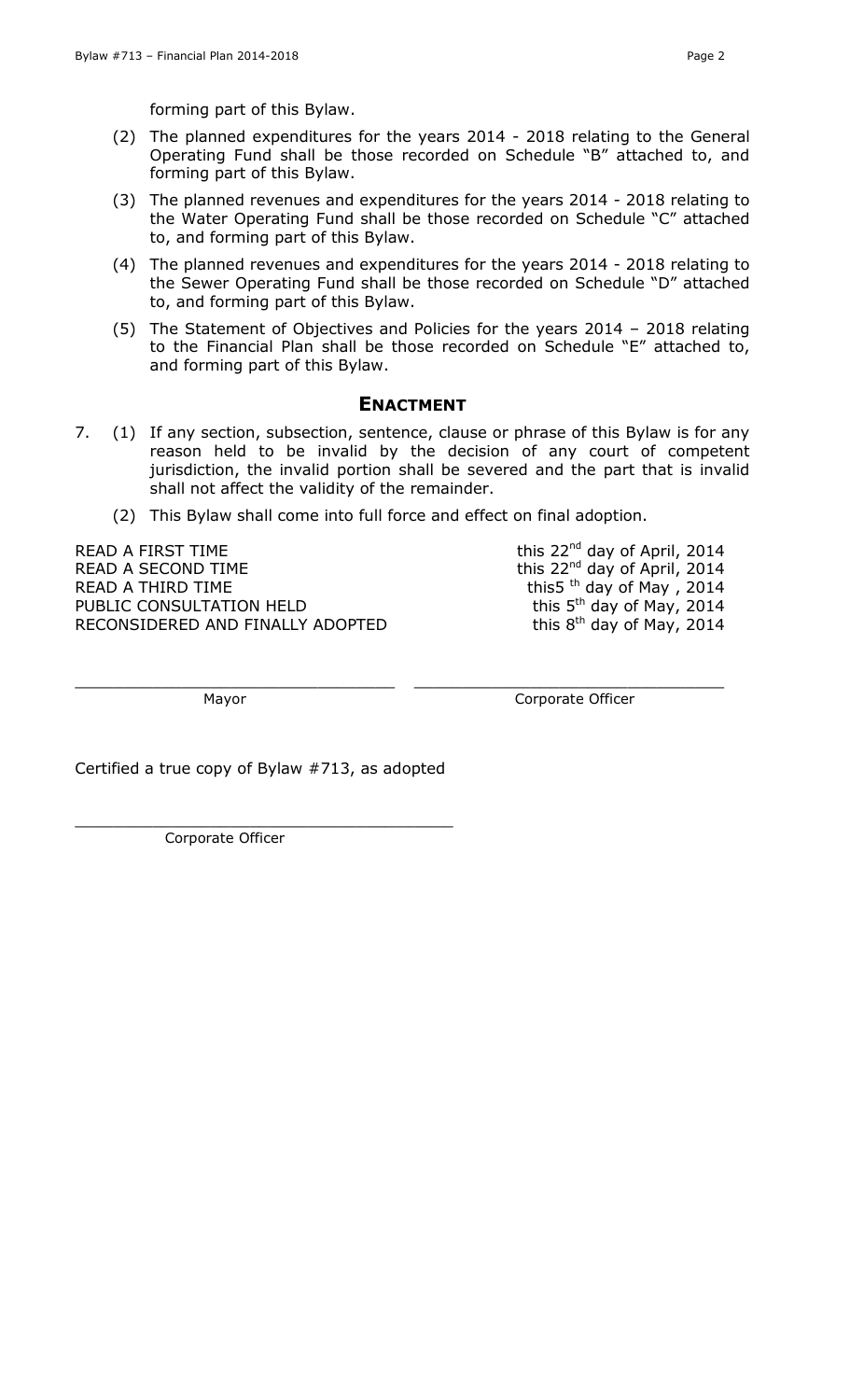# **BYLAW #713**

# SCHEDULE "A" – GENERAL FUND REVENUES

|                                                  | 2013          | 2013<br><b>PRE</b> | 2014          | 2015          | 2016          | 2017          | 2018          |
|--------------------------------------------------|---------------|--------------------|---------------|---------------|---------------|---------------|---------------|
|                                                  | <b>BUDGET</b> | <b>AUDIT</b>       | <b>BUDGET</b> | <b>BUDGET</b> | <b>BUDGET</b> | <b>BUDGET</b> | <b>BUDGET</b> |
| <b>TAXES</b>                                     |               |                    |               |               |               |               |               |
| Ad Valorem Taxes                                 | 115,423       | 115,423            | 191,346       | 195,173       | 198,101       | 201,072       | 204,088       |
| <b>Drainage Parcel Taxes</b>                     | 24,150        | 24,150             | 24,150        | 24,633        | 25,002        | 25,378        | 25,758        |
| <b>Road Parcel Taxes</b>                         | 100,740       | 100,740            | 46,000        | 46,920        | 47,624        | 48,338        | 49,063        |
| <b>Community Development Parcel Taxes</b>        | 2,415         | 2,415              | 0             | $\mathbf 0$   | $\mathbf 0$   | $\Omega$      | 0             |
| <b>Utility Taxes</b>                             | 11,406        | 11,406             | 11,581        | 11,500        | 11,500        | 11,500        | 11,500        |
| <b>Grant in Lieu of Taxes</b>                    | 2,900         | 2,902              | 2,900         | 2,900         | 2,900         | 2,900         | 2,900         |
| <b>TOTAL TAXES</b>                               | 257,034       | 257,036            | 275,977       | 281,126       | 285,127       | 289,188       | 293,310       |
| <b>SALE OF SERVICES</b>                          |               |                    |               |               |               |               |               |
| Garbage Service                                  | 19,300        | 22,078             | 21,050        | 20,500        | 20,500        | 21,000        | 21,000        |
| <b>Recreation Services</b>                       | 6,000         | 9,447              | 8,000         | 8,000         | 8,000         | 8,500         | 8,500         |
| <b>Other Services</b>                            | 150           | 309                | 400           | 500           | 500           | 600           | 600           |
| <b>TOTAL SALE OF SERVICES</b>                    | 25,450        | 31,834             | 29,450        | 29,000        | 29,000        | 30,100        | 30,100        |
| <b>OTHER REVENUES FROM OWN</b><br><b>SOURCES</b> |               |                    |               |               |               |               |               |
| Licenses & Permits                               | 3,900         | 5,788              | 4,900         | 4,500         | 4,500         | 4,500         | 4,800         |
| Rentals                                          | 64,299        | 59,304             | 65,851        | 66,510        | 67,175        | 67,846        | 68,525        |
| Miscellaneous<br><b>TOTAL REVENUES FROM OWN</b>  | 23,550        | 34,317             | 23,450        | 25,000        | 25,000        | 25,000        | 25,000        |
| <b>SOURCES</b>                                   | 91,749        | 99,408             | 94,201        | 96,010        | 96,675        | 97,346        | 98,325        |
| <b>UNCONDITIONAL TRANSFERS</b>                   |               |                    |               |               |               |               |               |
|                                                  | 246,290       | 246,290            | 246,290       | 250,000       | 250,000       | 250,000       | 250,000       |
| <b>CONDITIONAL TRANSFERS</b>                     |               |                    |               |               |               |               |               |
|                                                  | 162,141       | 172,352            | 168,213       | 169,895       | 171,594       | 173,310       | 175,043       |
| <b>INTERNAL TRANSFER</b>                         |               |                    |               |               |               |               |               |
| <b>Water Fund Administration</b>                 | 23,194        | 23,194             | 30,141        | 30,744        | 31,359        | 31,986        | 32,626        |
| Sewer Fund Administration                        | 34,485        | 34,485             | 39,914        | 40,712        | 41,527        | 42,357        | 43,204        |
| <b>Other Transfers</b>                           | 60,000        | 51,953             | 16,330        | 0             | 2,200         | 3,200         | 1,500         |
| TOTAL INTERNAL TRANSFERS                         | 117,679       | 109,631            | 86,385        | 71,456        | 75,085        | 77,543        | 77,330        |
| <b>COLLECTIONS FOR OTHERS</b>                    |               |                    |               |               |               |               |               |
|                                                  | 759,437       | 759,437            | 744,467       | 750,000       | 750,000       | 750,000       | 750,000       |
| TOTAL GENERAL FUND REVENUES                      |               |                    |               |               |               |               |               |
|                                                  | 1,659,780     | 1,675,988          | 1,644,983     | 1,647,487     | 1,657,481     | 1,667,487     | 1,674,107     |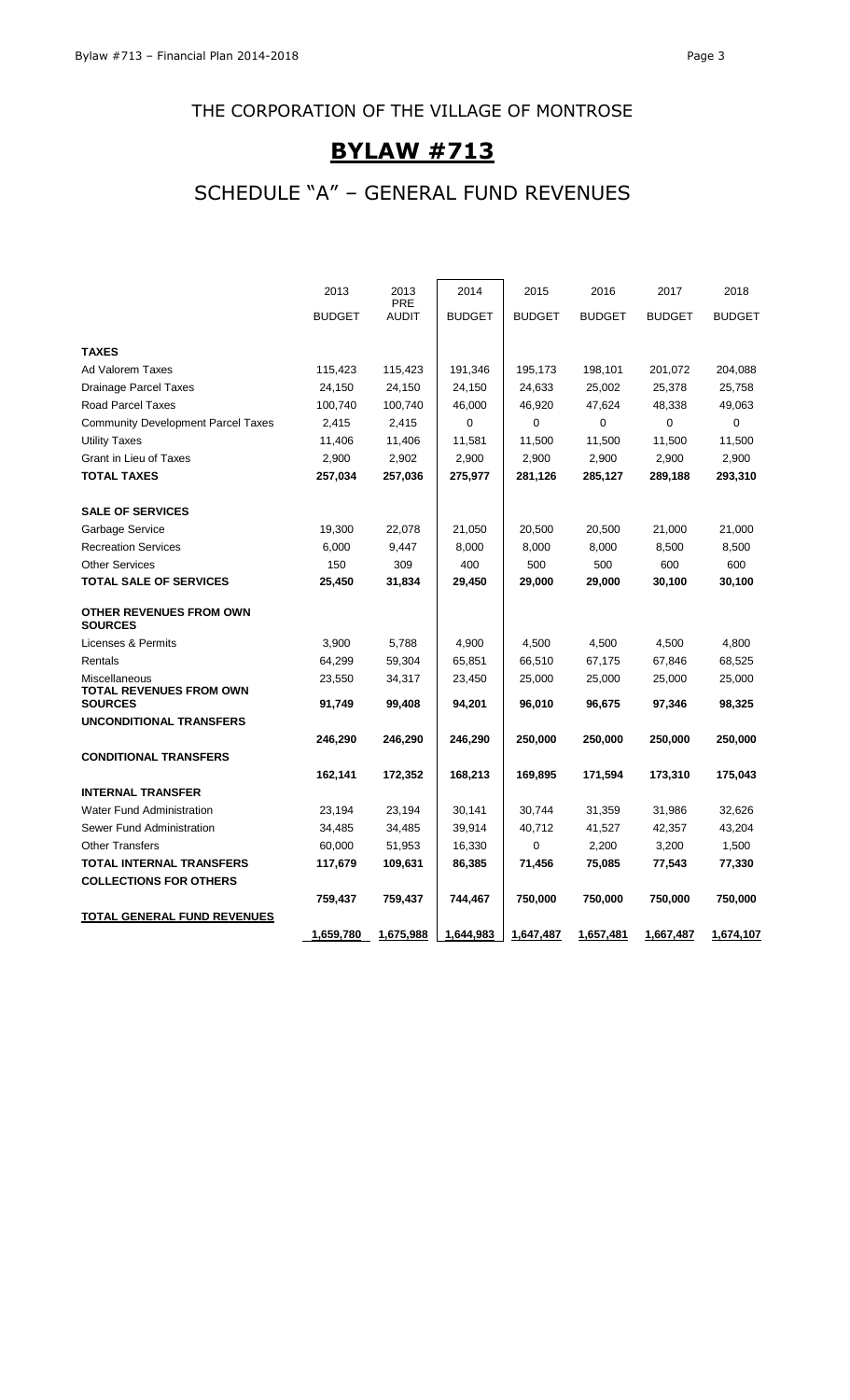# **BYLAW #713**

# SCHEDULE "B" – GENERAL FUND EXPENDITURES

|                                                | 2013             | 2013             | 2014             | 2015          | 2016          | 2017          | 2018          |
|------------------------------------------------|------------------|------------------|------------------|---------------|---------------|---------------|---------------|
|                                                |                  | PRE              |                  |               |               |               |               |
|                                                | <b>BUDGET</b>    | AUDIT            | <b>BUDGET</b>    | <b>BUDGET</b> | <b>BUDGET</b> | <b>BUDGET</b> | <b>BUDGET</b> |
| <b>GENERAL GOVERNMENT SERVICES</b>             |                  |                  |                  |               |               |               |               |
| Legislative                                    | 22,000           | 20,105           | 23,350           | 23,817        | 24,174        | 24,537        | 24,905        |
| General Administration                         | 321,680          | 299,904          | 337,371          | 344,118       | 349,280       | 354,519       | 359,837       |
| <b>Other General Government Services</b>       | 52,800           | 37,806           | 43,980           | 44,860        | 45,757        | 46,672        | 47,605        |
| <b>TOTAL GENERAL GOVT SERVICES</b>             | 396,480          | 357,815          | 404,701          | 401,500       | 407,000       | 412,500       | 420,000       |
| <b>GENERAL PUBLIC WORKS</b>                    |                  |                  |                  |               |               |               |               |
| <b>General Public Works</b>                    | 7,377            | 10,784           | 7,633            | 7,747         | 7,864         | 7,982         | 8,101         |
| Workshop                                       | 13,553           | 14,283           | 15,851           | 16,089        | 16,330        | 16,575        | 16,824        |
| General Public Works Equipment                 | 26,196           | 20,425           | 24,926           | 25,300        | 25,679        | 26,065        | 26,456        |
| <b>TOTAL GENERAL PUBLIC WORKS</b>              | 47,126           | 45,492           | 48,410           | 49,136        | 49,873        | 50,621        | 51,381        |
|                                                |                  |                  |                  |               |               |               |               |
| <b>PROTECTIVE SERVICES</b>                     |                  |                  |                  |               |               |               |               |
| <b>Bylaw Enforcement</b>                       | 10,150           | 8,259            | 10,150           | 10,252        | 10,354        | 10,509        | 10,667        |
| <b>Other Protective Services</b>               | 15,373           | 17,795           | 12,154           | 12,276        | 12,398        | 12,522        | 12,648        |
| <b>TOTAL PROTECTIVE SERVICES</b>               | 25,523           | 26,054           | 22,304           | 22,527        | 22,752        | 23,032        | 23,314        |
| <b>TRANSPORTATION SERVICES</b>                 |                  |                  |                  |               |               |               |               |
| <b>Equipment Operation &amp; Maintenance</b>   | 11,171           | 13,746           | 11,257           | 11,426        | 11,540        | 11,656        | 11,772        |
| Road Maintenance                               | 73,719           | 51,139           | 93,001           | 94,396        | 95,812        | 97,249        | 98,222        |
| <b>Traffic Services</b>                        | 15,838           | 16,169           | 15,608           | 15,842        | 16,080        | 16,321        | 16,484        |
| <b>TOTAL TRANSPORTATION</b><br><b>SERVICES</b> | 100,728          | 81,054           | 119,866          | 121,664       | 123,432       | 125,226       | 126,478       |
| <b>ENVIRONMENTAL HEALTH</b>                    |                  |                  |                  |               |               |               |               |
| <b>SERVICES</b>                                | 26,121           | 27,833           | 27,674           | 28,227        | 28,792        | 29,368        | 29,955        |
| <b>COMMUNITY &amp; PLANNING</b>                |                  |                  |                  |               |               |               |               |
| <b>SERVICES</b>                                | 43,065           | 42,195           | 23,845           | 15,000        | 15,000        | 15,000        | 20,000        |
| <b>RECREATION &amp; CULTURAL</b>               |                  |                  |                  |               |               |               |               |
| <b>SERVICES</b>                                |                  |                  |                  |               |               |               |               |
| <b>Recreation Commission</b>                   | 10,682           | 9,951            | 11,084           | 12,000        | 12,000        | 12,000        | 12,000        |
| <b>Community Hall</b>                          | 29,468           | 32,415           | 26,922           | 27,326        | 27,736        | 28,152        | 28,574        |
| Parks                                          | 33,998           | 28,857           | 34,478           | 35,106        | 35,896        | 36,589        | 37,405        |
| TOTAL RECREATION & CULTURE                     | 74,148           | 71,223           | 72,484           | 74,432        | 75,632        | 76,741        | 77,979        |
| <b>FISCAL SERVICES</b>                         |                  |                  |                  |               |               |               |               |
| Debt Servicing                                 | $\mathbf 0$      | $\pmb{0}$        | 0                | 20,000        | 20,000        | 20,000        | 20,000        |
| Transfer to Other Funds                        | 90,800           | 117,081          | 97,485           | 65,000        | 65,000        | 65,000        | 65,000        |
| Transfer of Taxes Collected for Others         | 780,788          | 782,774          | 766,064          | 750,000       | 750,000       | 750,000       | 750,000       |
| <b>TOTAL FISCAL SERVICES</b>                   | 871,588          | 899,855          | 863,549          | 835,000       | 835,000       | 835,000       | 835,000       |
| <b>CAPITAL PROJECTS</b>                        |                  |                  |                  |               |               |               |               |
| Administration                                 | 0                | $\pmb{0}$        | 0                | $\mathbf 0$   | $\pmb{0}$     | $\mathbf 0$   | $\mathbf 0$   |
| <b>Public Works</b>                            | 50,000           | 49,098           | 32,150           | 70,000        | 70,000        | 70,000        | 60,000        |
| Recreation                                     |                  |                  |                  | 30,000        | 30,000        | 30,000        | 30,000        |
| TOTAL CAPITAL PROJECTS                         | 25,000<br>75,000 | 21,431<br>70,529 | 30,000<br>62,150 | 100,000       | 100,000       | 100,000       | 90,000        |
|                                                |                  |                  |                  |               |               |               |               |
| <u>TOTAL GENERAL EXPENDITURES</u>              | 1,659,779        | 1,622,049        | 1,644,983        | 1,647,486     | 1,657,481     | 1,667,487     | 1,674,107     |
| <b>General Fund Surplus (Deficit)</b>          | 0                | 53,939           | 0                | 0             | 0             | 0             | 0             |
| <b>Consolidated Funds Surplus (Deficit)</b>    | 0                | 44,078           | 0                | $\pmb{0}$     | 0             | $\pmb{0}$     | 0             |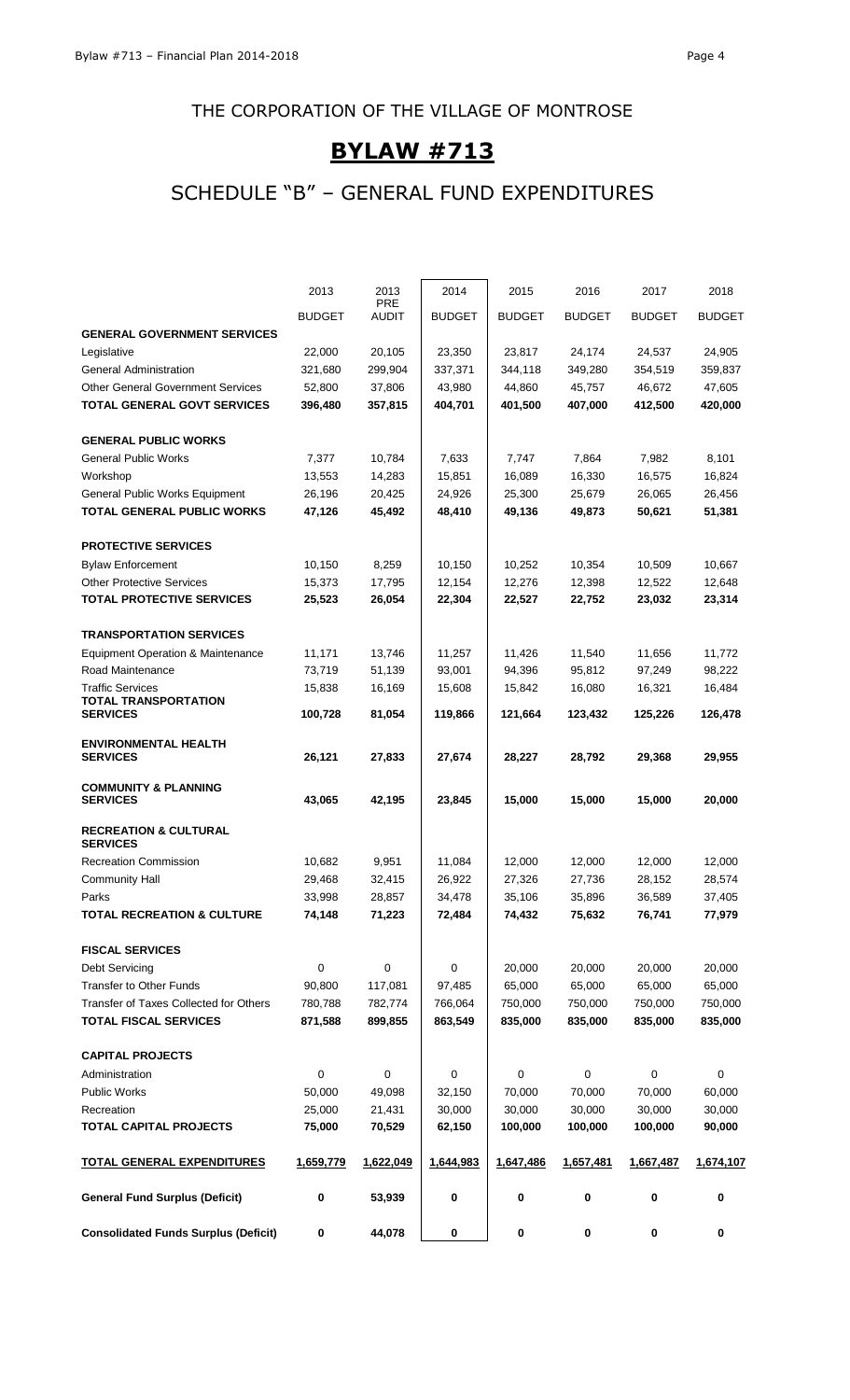# **BYLAW #713**

# SCHEDULE "C" – WATER FUND REVENUES & EXPENDITURES

|                            | 2013          | 2013                       | 2014          | 2015          | 2016          | 2017          | 2018          |
|----------------------------|---------------|----------------------------|---------------|---------------|---------------|---------------|---------------|
|                            | <b>BUDGET</b> | <b>PRE</b><br><b>AUDIT</b> | <b>BUDGET</b> | <b>BUDGET</b> | <b>BUDGET</b> | <b>BUDGET</b> | <b>BUDGET</b> |
| <b>WATER FUND REVENUES</b> |               |                            |               |               |               |               |               |
| <b>TAXES</b>               | 111,205       | 111,205                    | 111,205       | 113,985       | 116,835       | 119,756       | 122,750       |
| <b>SALE OF SERVICES</b>    | 109,868       | 111,943                    | 112,185       | 114,990       | 117,864       | 120,811       | 123,831       |
| <b>OTHER REVENUES</b>      |               |                            |               |               |               |               |               |
| Government Grants          | 1,087,404     | 1,087,741                  | $\Omega$      |               |               |               |               |
| <b>Own Sources</b>         | 89,317        | 562,695                    | 45,319        | 0             | 0             | 0             | 0             |
| TOTAL OTHER REVENUES       | 1,176,721     | 1,650,436                  | 45,319        | $\bf{0}$      | 0             | 0             | 0             |
| TOTAL WATER FUND REVENUES  | 1,397,794     | 1,873,584                  | 268,709       | 228,975       | 234,699       | 240,567       | 246,581       |

|                                                | 2013          | 2013<br>PRE  | 2014          | 2015          | 2016          | 2017          | 2018          |
|------------------------------------------------|---------------|--------------|---------------|---------------|---------------|---------------|---------------|
|                                                | <b>BUDGET</b> | <b>AUDIT</b> | <b>BUDGET</b> | <b>BUDGET</b> | <b>BUDGET</b> | <b>BUDGET</b> | <b>BUDGET</b> |
| <b>WATER FUND EXPENDITURES</b>                 |               |              |               |               |               |               |               |
| <b>GENERAL GOVERNMENT</b><br><b>SERVICES</b>   | 41,794        | 34,855       | 41,741        | 39,000        | 39,585        | 40.179        | 40,781        |
| <b>ENVIRONMENTAL HEALTH</b><br><b>SERVICES</b> |               |              |               |               |               |               |               |
| <b>Water Supply &amp; Distribution System</b>  |               |              |               |               |               |               |               |
| Water Supply and Treatment                     | 39,033        | 45,782       | 41,217        | 41,835        | 42,463        | 43,100        | 43,746        |
| Water Storage and Distribution                 | 79,113        | 69,473       | 155,751       | 56.139        | 57,651        | 58.577        | 59,814        |
| <b>TOTAL ENVIRONMENTAL HEALTH</b>              | 118,146       | 115,255      | 196,968       | 97,974        | 100,114       | 101,888       | 103,799       |
| <b>ENVIRONMENTAL &amp; PLANNING</b>            | 15,000        | 13365        | 12,500        | 12,000        | 5,000         | 30,000        | 0             |
| <b>FISCAL SERVICES</b>                         |               |              |               |               |               |               |               |
| Long-Term Interest                             | 6,308         | 6,308        | 0             | 0             | 0             | 0             | 0             |
| <b>Principal Installments</b>                  | 26,771        | 26,771       | 0             | 0             | 0             | 0             | 0             |
| Transfers to other funds                       | $\mathbf 0$   | 497,460      | 0             | 0             | 0             | 0             | 0             |
| <b>TOTAL FISCAL SERVICES</b>                   | 33,079        | 530,539      | 0             | 0             | 0             | 0             | 0             |
| <b>TOTAL CAPITAL PROJECTS</b>                  | 1,189,775     | 1,192,364    | 17,500        | 80,000        | 90,000        | 68.500        | 102.000       |
| <b>TOTAL WATER FUND</b><br><b>EXPENDITURES</b> | 1,397,794     | 1,886,378    | 268,709       | 228,974       | 234,699       | 240,567       | 246,580       |
| <b>SURPLUS (DEFICIT)</b>                       | 0             | $-12,794$    | 0             | 0             | 0             | 0             | 0             |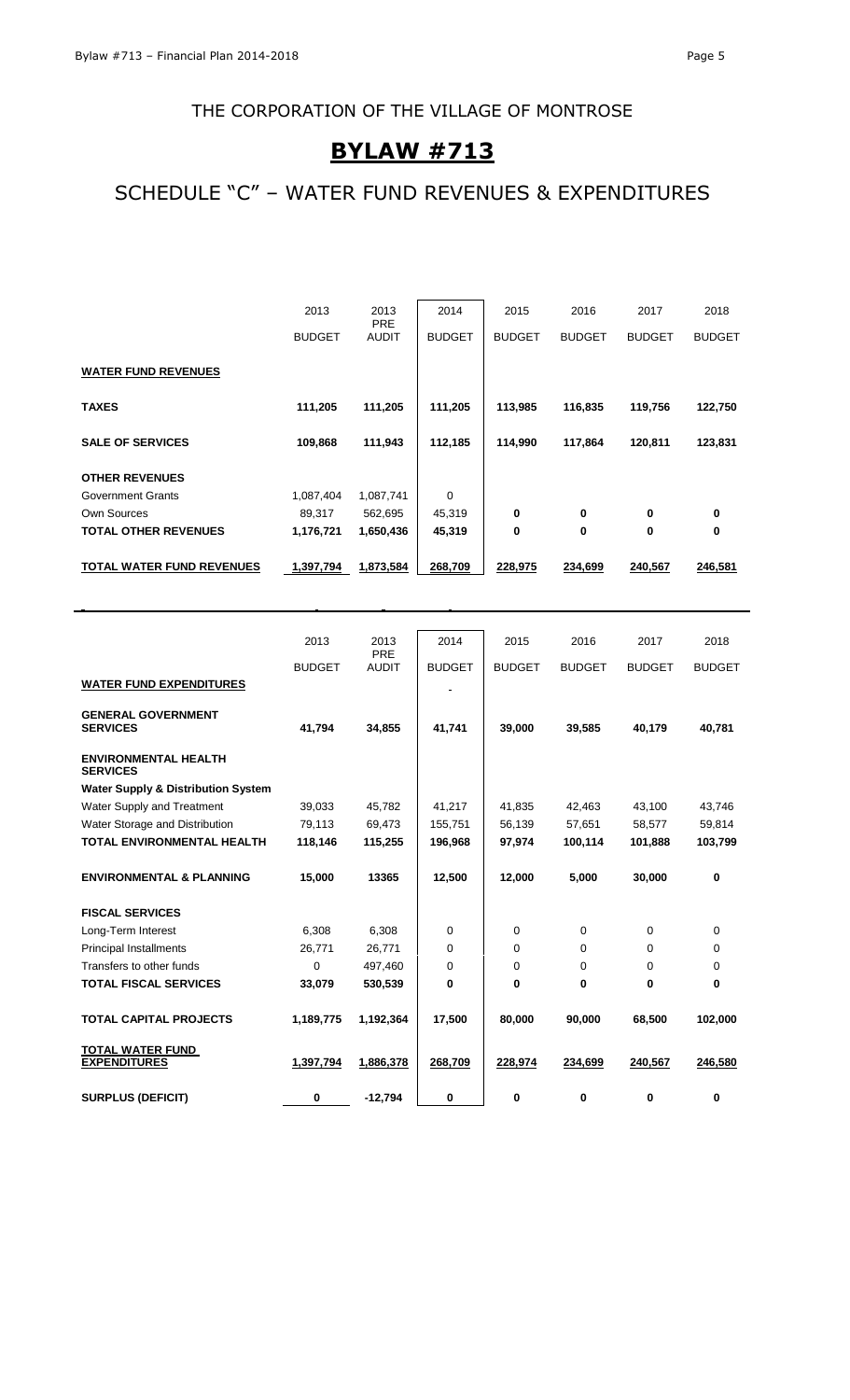# **BYLAW #713**

# SCHEDULE "D" – SEWER FUND REVENUES & EXPENDITURES

|                                  | 2013<br><b>BUDGET</b> | 2013<br><b>PRE</b><br><b>AUDIT</b> | 2014<br><b>BUDGET</b> | 2015<br><b>BUDGET</b> | 2016<br><b>BUDGET</b> | 2017<br><b>BUDGET</b> | 2018<br><b>BUDGET</b> |
|----------------------------------|-----------------------|------------------------------------|-----------------------|-----------------------|-----------------------|-----------------------|-----------------------|
| <b>SEWER FUND REVENUES</b>       |                       |                                    |                       |                       |                       |                       |                       |
| <b>TAXES</b>                     | 58,710                | 58,710                             | 58,710                | 59,603                | 60,497                | 61,400                | 62,321                |
| <b>SALE OF SERVICES</b>          | 135,928               | 137,833                            | 139,361               | 141,452               | 143,574               | 145,727               | 147,913               |
| <b>OWN SOURCES</b>               | 0                     | 7,000                              | 34,805                | 0                     | 0                     | 0                     | 0                     |
| <b>TOTAL SEWER FUND REVENUES</b> | 194,638               | 203,543                            | 232,877               | 201,055               | 204,071               | 207,127               | 210,234               |

|                                                | 2013          | 2013                | 2014          | 2015          | 2016          | 2017          | 2018          |
|------------------------------------------------|---------------|---------------------|---------------|---------------|---------------|---------------|---------------|
|                                                | <b>BUDGET</b> | PRE<br><b>AUDIT</b> | <b>BUDGET</b> | <b>BUDGET</b> | <b>BUDGET</b> | <b>BUDGET</b> | <b>BUDGET</b> |
| <b>SEWER FUND EXPENDITURES</b>                 |               |                     |               |               |               |               |               |
|                                                |               |                     |               |               |               |               |               |
| <b>GENERAL GOVERNMENT</b><br><b>SERVICES</b>   | 42,110        | 37,520              | 46,539        | 46,000        | 46,000        | 46,500        | 47,000        |
| <b>ENVIRONMENTAL HEALTH</b><br><b>SERVICES</b> |               |                     |               |               |               |               |               |
| <b>Collection System Maintenance</b>           | 13,977        | 11,804              | 27,673        | 12,070        | 12,646        | 12,741        | 13,115        |
| <b>Lift Station Maintenance</b>                | 17,453        | 14,815              | 21,088        | 17,500        | 17,763        | 18,029        | 18,300        |
| <b>Sewage Treatment Plant</b>                  | 73,879        | 78,828              | 74,078        | 74,984        | 76,162        | 77,357        | 78,319        |
| <b>TOTAL ENVIRONMENTAL HEALTH</b>              | 105,309       | 105,447             | 122,838       | 104,554       | 106,571       | 108,127       | 109,734       |
| <b>ENVIRONMENTAL &amp; PLANNING</b>            | 31,500        | 24,643              | 63,500        | 20,000        | 0             | 20,000        | 500           |
| <b>FISCAL SERVICES</b>                         |               |                     |               |               |               |               |               |
| <b>Debt Servicing</b>                          |               |                     |               |               |               |               |               |
| Long-Term Interest                             | $\mathbf 0$   | 0                   | 0             | 0             | 0             | 0             | 0             |
| <b>Principal Installments</b>                  | 0             | $\Omega$            | $\Omega$      | $\Omega$      | 0             | 0             | 0             |
| <b>Other Transfers</b>                         | 719           | 33,000              | $\Omega$      | 0             | 0             | 0             | 0             |
| <b>TOTAL FISCAL SERVICES</b>                   | 719           | 33,000              | $\bf{0}$      | 0             | 0             | 0             | $\bf{0}$      |
| <b>TOTAL CAPITAL PROJECTS</b>                  | 15,000        | 0                   | $\bf{0}$      | 30,500        | 51,500        | 32,500        | 53,000        |
| <b>TOTAL SEWER FUND</b><br><b>EXPENDITURES</b> | 194,638       | 200,610             | 232,877       | 201,054       | 204,071       | 207,127       | 210,234       |
| <b>SURPLUS (DEFICIT)</b>                       | 0             | 2,933               | 0             | 0             | 0             | 0             | 0             |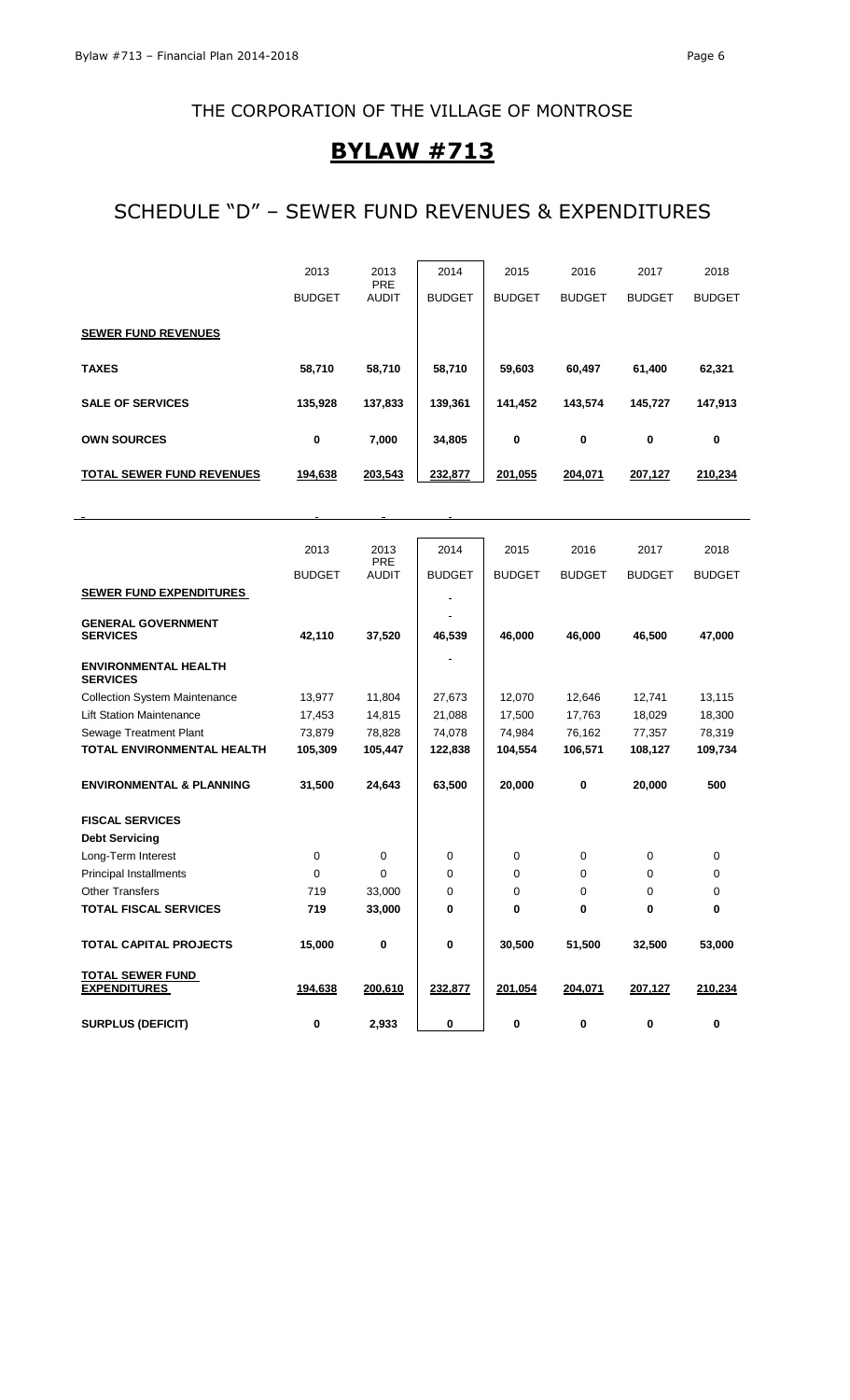# **BYLAW #713**

# SCHEDULE "E" – **Statement of Objectives and Policies**

In accordance with Section 165(3.1) of the *Community Charter,* the Village of Montrose (Village) is required to include in the Five Year Financial Plan, objectives and policies regarding each of the following:

- 1. The proportion of total revenue that comes from each of the funding sources described in Section 165(7) of the *Community Charter*;
- 2. The distribution of property taxes among the property classes, and
- 3. The use of permissive tax exemptions.

### **Funding Sources**

Table 1 shows the proportion of total revenue proposed to be raised from each funding source in 2014. As a revenue source, property taxation offers a number of advantages, for example, it is simple to administer and it is fairly easy for residents to understand. It offers a stable and reliable source of revenue for services that are difficult or undesirable to fund on a user-pay basis. These include services such as general administration, planning services, fire protection, police services, and bylaw enforcement.

Many services can be measured and charged on a user pay basis. Services where fees and charges can be easily administered include water and sewer usage, building permits, business licenses, and sale of specific services and therefore, these are charged on a user pay basis. User fees attempt to allocate the value of a service to those who use the service.

### Parcel taxes:

A water parcel tax is a source of revenue is based on a set fee per parcel of land and offsets, in part, the costs of upgrading water infrastructure.

A sewer parcel tax is a source of revenue is based on a set fee per parcel of land and offsets, in part, the costs of upgrading sewer infrastructure.

A drainage parcel tax is a source of revenue is based on a set fee per parcel of land and offsets, in part, the costs of capital maintenance and the upgrading of drainage infrastructure.

A transportation parcel tax is a source of revenue is based on a set fee per parcel of land and offsets, in part, the costs of capital maintenance and the upgrading of road infrastructure.

| <b>Revenue Source</b>    | % of Total Revenue | <b>Dollar Value</b> |
|--------------------------|--------------------|---------------------|
| <b>Property Taxes</b>    | 14.7%              | \$205,827           |
| <b>Parcel Taxes</b>      | 17.1%              | \$240,065           |
| User Fees and Charges    | 19.4%              | \$272,596           |
| <b>Other Sources</b>     | 19.2%              | \$269,110           |
| <b>Government Grants</b> | 29.6%              | \$414,503           |
| Total                    | 100.0%             | \$1,402,102         |

### **Table 1: Sources of Revenue**

#### *Objective*

 Taxation Revenue will be determined by Council each year according to the operating and capital needs of the community, as part of the annual budget process. Taxation will be based on the service level priorities of Council, in balance with preserving and enhancing the financial health of the Village.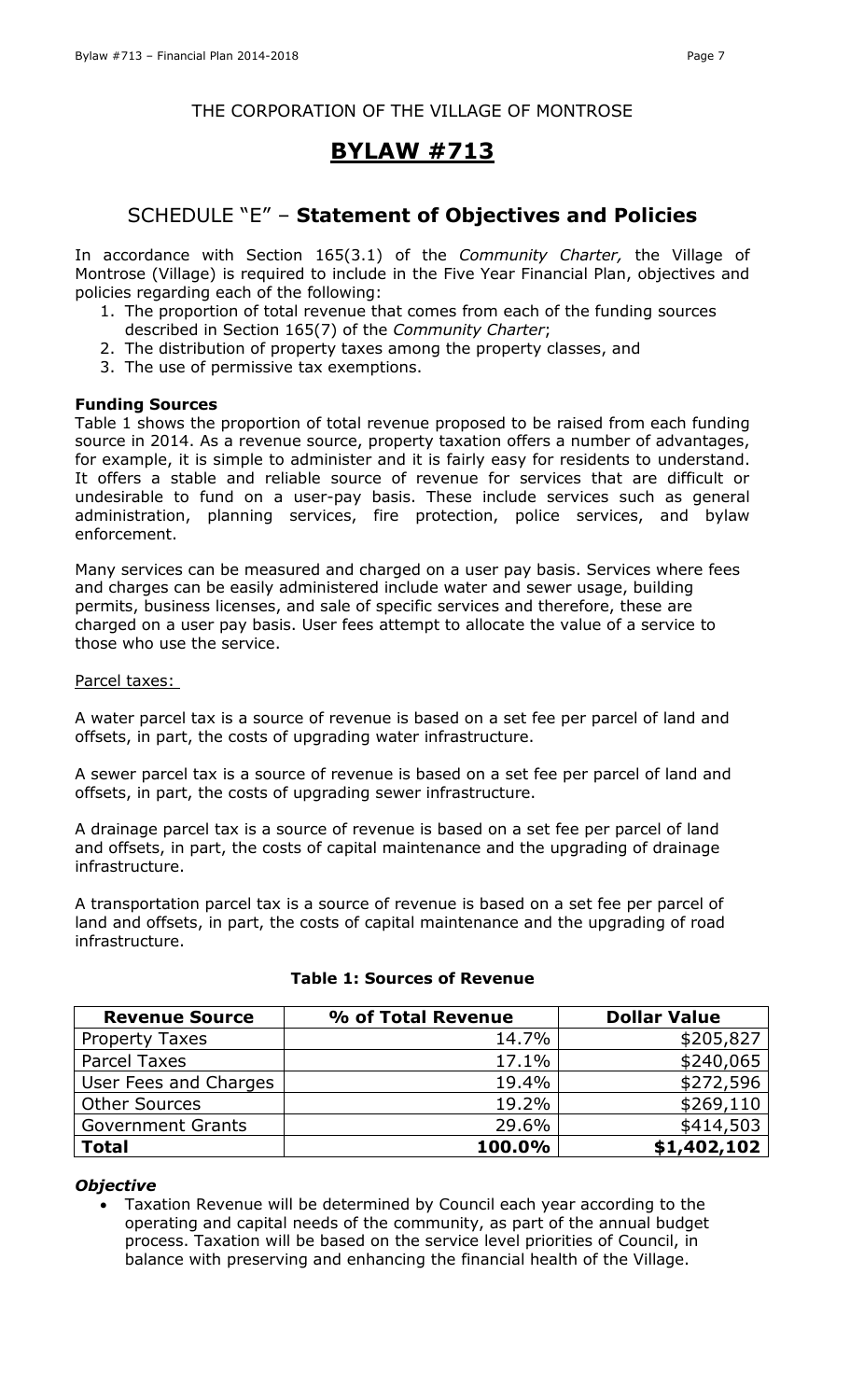#### *Policies*

- The Village will review all user fee levels annually to ensure they are adequately meeting both the capital and delivery costs of the service.
- Where possible, the Village will endeavor to supplement revenues from user fees and charges and alternate sources, rather than taxation, to lessen the burden on its limited property tax base.

### Strategic Community Investment Funds:

Government grants include the Strategic Community Investment Funds which are provided by the Province of British Columbia. These funds reduce the level of municipal taxation and for a smaller municipality these funds are instrumental to maintaining existing municipal service levels. In 2014, funds in the amount of \$246,290 have been allocated to the Village.

### **Objective:**

The Village will attempt to increase the sources of government grants to complete much needed infrastructure capital projects in the municipality. Where feasible user fees will be levied where measurable level of services are rendered or provided.

### **Policies:**

- Where possible the Village will substitute revenues from user fees and charges and government grants rather than taxation.
- The Village will review municipal services and user fees to ensure that the operating and capital budgets are adequate while providing the residents with the expected service levels of previous years.

### **Distribution of Property Tax Rates**

Table 2 outlines the distribution of property taxes among the property classes. The residential property class provides the largest proportion of property tax revenue. This is appropriate as this class also forms the largest portion of the assessment base and consumes the majority of Village services.

|                           | % of Total Property |                     |
|---------------------------|---------------------|---------------------|
| <b>Property Class</b>     | <b>Taxation</b>     | <b>Dollar Value</b> |
| Residential (1)           | 97.58%              | \$188,960           |
| Utilities (2)             | 0.25%               | \$492               |
| Social Housing (3)        | $0.00\%$            | \$0                 |
| Major Industrial (4)      | $0.00\%$            | \$0                 |
| Light Industrial (5)      | $0.00\%$            | \$0                 |
| Business and Other (6)    | 2.16%               | \$4,185             |
| Recreation/Non-profit (8) | $0.00\%$            | \$0                 |
| Farmland (9)              | $0.00\%$            | \$0                 |
| <b>Total</b>              | 100.00%             | \$193,637           |

### **Table 2: Distribution of Property Tax Rates**

#### *Objective*

 The distribution of property taxes among the property classes will be maintained similar to the distribution in prior years.

### *Policies*

- Supplement, where possible, revenues from user fees and charges to help to offset the burden on the entire property tax base as a result of rising operating and capital replacement costs.
- To pursue additional revenue opportunities.